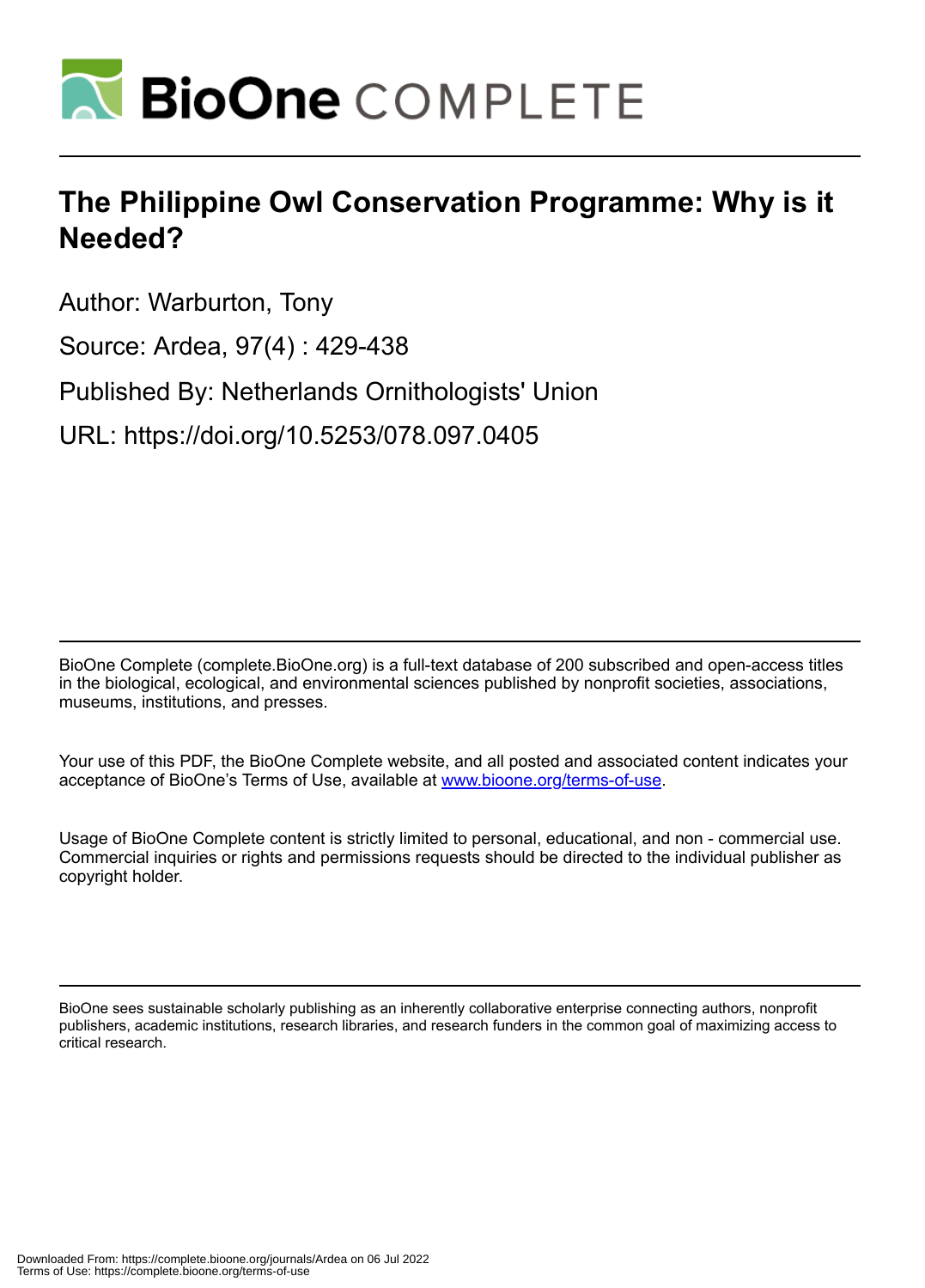## **The Philippine Owl Conservation Programme: why is it needed?**



## **Tony Warburton**<sup>1</sup>

Warburton T. 2009. The Philippine Owl Conservation Programme: why is it needed? In: Johnson D.H., Van Nieuwenhuyse D. & Duncan J.R. (eds) Proc. Fourth World Owl Conf. Oct–Nov 2007, Groningen, The Netherlands. Ardea 97(4): 429–438.

The Philippine Archipelago is widely acknowledged as one of the world's major biodiversity and endemism 'hot-spots'. However, as a result of a burgeoning human population increase and resultant destruction and exploitation of the native forests over the past half century, the Philippines has gone from being one of the most biologically rich areas on earth, to one of the most endangered. Nowhere else in the world has this decline taken place so rapidly. Once, the Philippines had virtually a 100% forest cover, now this figure is down to less than 10%. The significance of this to Philippine owls cannot be overstated. This country has more threatened owls than any other part of the world, and of the 16 species recorded from this archipelago, 14 are almost totally dependent upon this habitat. Unless something is done quickly to protect the last few remaining forest remnants and replant those lost, virtually all of the Philippine owls, and certainly the endemic species, will soon join the New Zealand Laughing Owl *Sceloglaux albifacies* in the ranks of extinct birds. In an attempt to rectify this situation the World Owl Trust signed a Memorandum of Agreement with the Philippine Government to manage the '*Philippine Owl Conservation Programme'* as part of the overall '*Philippine Biodiversity Conservation Programme*' overseen by Fauna & Flora International. This has been very successful in carrying out field research, education and conservation-breeding programmes focused on some of the threatened taxa. Another major objective is to involve the local people in conservation initiatives by means of education, providing employment and alternative life-styles.

Key words: biodiversity hotspot, deforestation, endemism, habitat fragmentation, human population increase, Philippines, Red Data owls

<sup>1</sup>World Owl Trust, Muncaster Castle, Ravenglass, Cumbria, CA18 1RQ, UK (tonyowl@btinternet.com)

## **INTRODUCTION**

Few people would disagree that the major problem facing our planet today is the rapidly expanding human population with its demands for land to be used for food production, roads, housing, industry and leisure, etc. Even so-called 'protected areas' are now under threat, and in reality many of them are 'protected' in name only, with cash-strapped governments seeing them only as 'unrealised' real-estate. To date, most wildlife and plant extinctions have occurred on islands, due to range limitations and usually small population sizes. In most cases island species have evolved in the absence of human induced pressures such as hunting, habitat destruction, and the introduction of terrestrial predators, alien species and grazing ungulates. In the last 400 years, more than 80 bird species have gone extinct, many of them island species.

The Philippine Archipelago consists of some 7100 islands and because of this it is recognized as one of the world's major hotspots of biodiversity and endemism. Some 518 vertebrate species and 3200 flowering plants are unique to the Philippines, many of them endemic to just one, or sometimes a few, specific islands. Unfortunately, while the Philippines is now acknowledged as having perhaps the greatest concentration of unique biodiversity on earth, it is also regarded as having one of the highest human population growths, the highest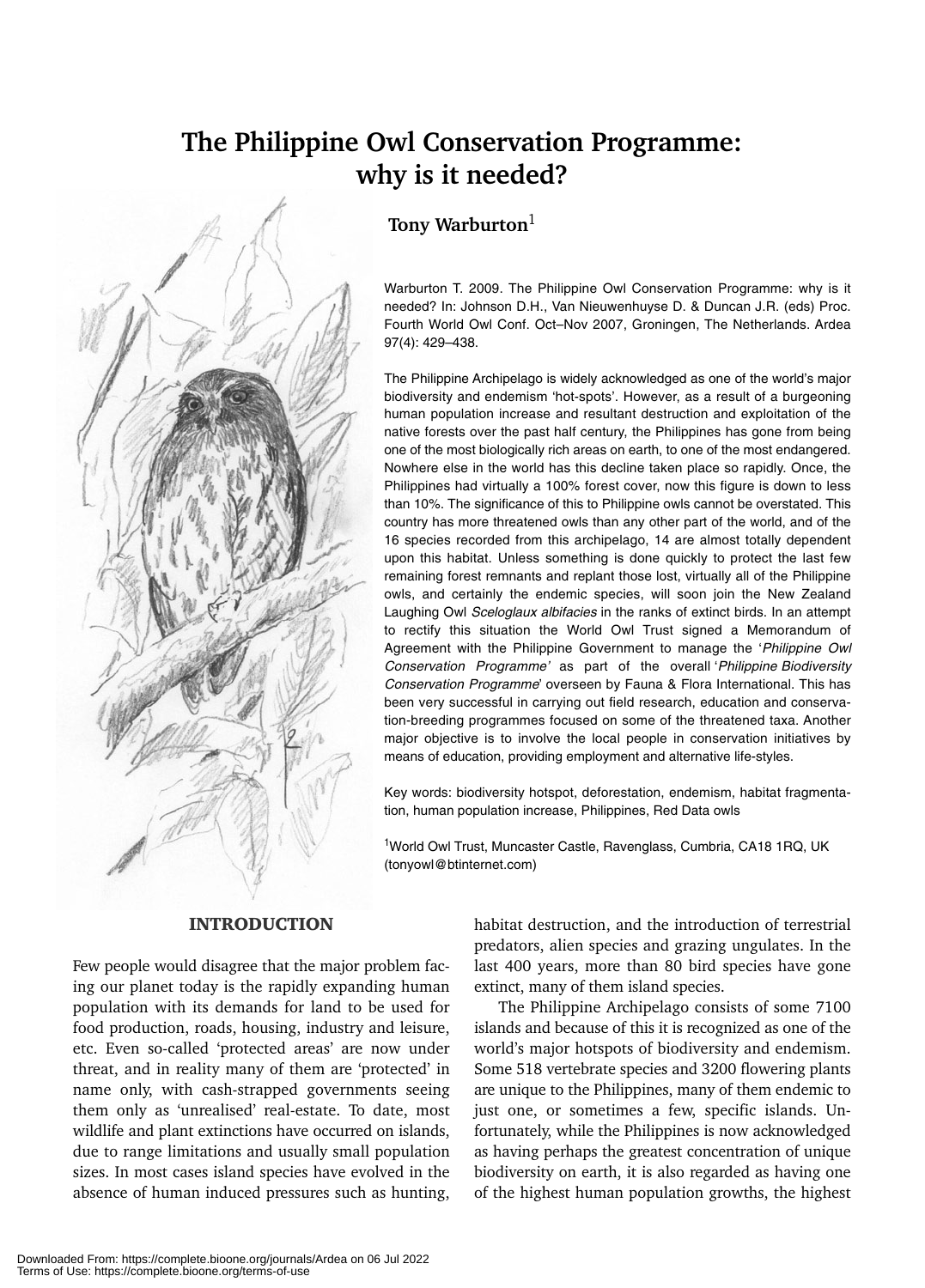



number of endangered or recently extinct endemic species, and one of the weakest protected area systems in the world.

While extinction is a normal evolutionary process, albeit a normally slow one, current extinctions are happening at a far faster rate than at any other time in recorded history. This is because 'islands' of wildlife biodiversity are now being created all over the world, not only surrounded by water, but also on dry land. This is due to fragmentation of habitat caused by human actions. Most areas of good natural biodiversity are now significantly more fragmented than at any previous time, and as such are likely to be lost or at best degraded, in the very near future. Fragmentation leading to isolation reduces the chances of gene-flow and the possibility of re-colonization. The diversity of fragmented habitats is limited by the impoverished nature of the landscape surrounding them. They serve only as reminders of a shattered landscape with little prospect of achieving more than conserving remnants of once great ecosystems. To maintain species diversity it is essential to maintain a system which can also generate diversity.

## EXTINCTION THREATS TO PHILIPPINE OWLS

According to Birdlife International's '*Threatened Birds of the World*' (2000), it is estimated that of the 9600 bird species in the world, no less than 1186 are currently threatened with extinction, 325 of them coming from Asia. Of the endemic species, 59 (86%) are Philippine species. If one includes the non-endemics, 74 Philippine bird species are known to be threatened with extinction, and most of these are threatened due to deforestation, especially that of lowland rainforest. The Philippines used to have an almost 100% forest cover, but now a figure well below 10% is usually quoted (Figs. 1, 2). Indeed, so great was the rate of logging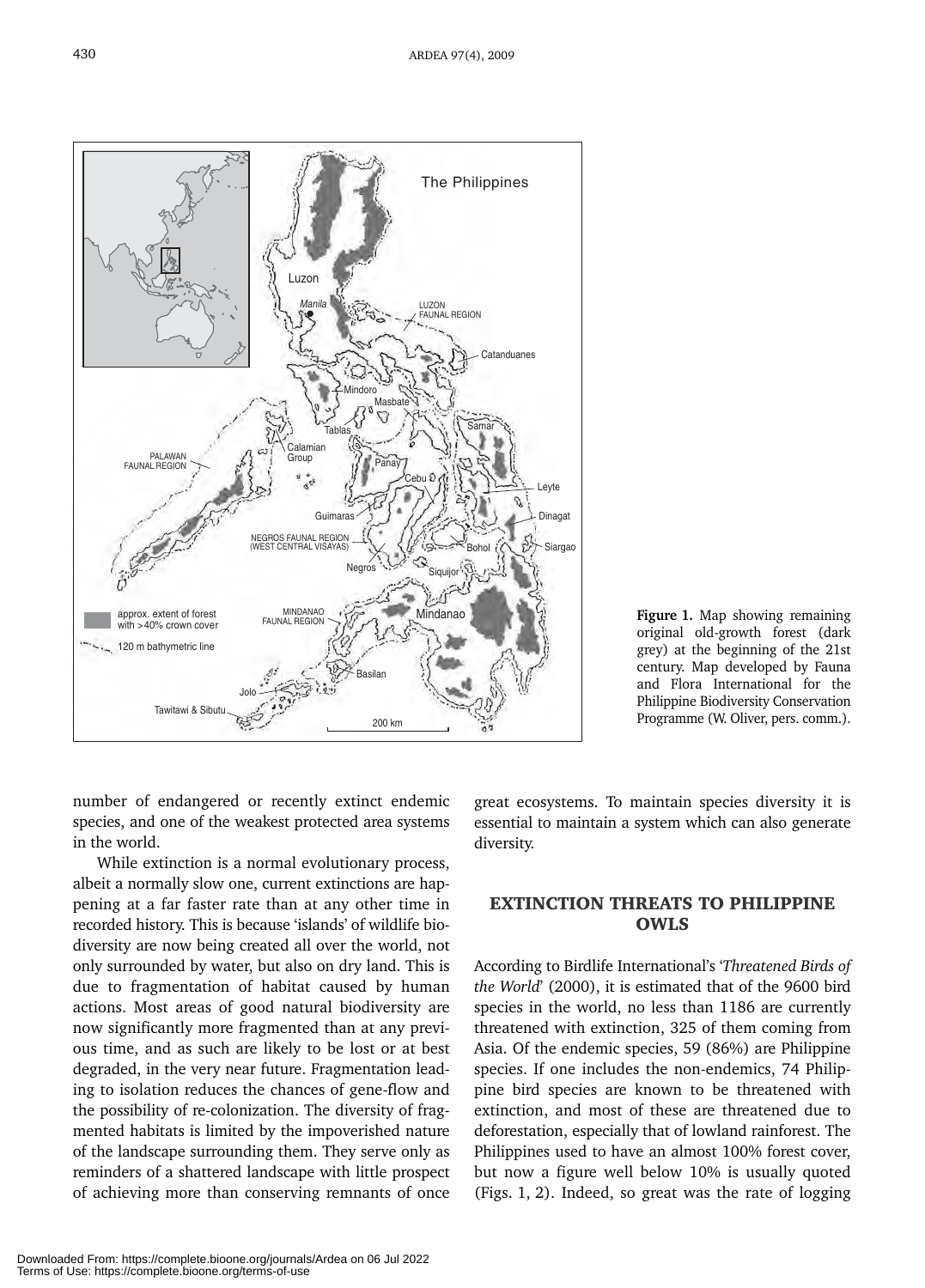

**Figure 2.** Old-growth forest, typified by giant-sized, buttress-rooted Dipterocarps once covered virtually all lowland areas of the Philippines. Less than 10% now remains. Mt. Makiling, Luzon, Philippines (photo T. Warburton).

throughout the 1960s and 1970s, that by the 1990s the Philippines were forced to start importing logs for their own use! Islands such as Cebu, Masbate, Guimaras and Ticao are now virtually denuded, while on Panay, Leyte, Negros, Bohol, Mindoro and Polillo only tiny fragments of forest are left, most of it at higher elevations. Only Samar and the major islands of Luzon, Mindanao and Palawan have reasonable areas of lowland forest remaining. Put quite simply, the rate and size of forest destruction throughout the Philippines has resulted in virtually all of the remaining areas of lowland forest being too small to maintain viable minimum numbers of species, with 'kaingin' (slash & burn) subsistence farming, continual illegal hunting, mining and resultant inbreeding all causing an overall reduction in genetic diversity (Fig. 3). Ultimately this will inevitably result in the extinction of many endemic species – including owls.

One of the reasons for its rich biodiversity is that the Philippines are bisected by 'Wallace's Line', one of the world's major biogeographic boundaries that divides the Oriental faunal and floral region from the Australasian region. As a result, in the case of Palawan, its fauna and flora has closer links with Borneo and the Greater Sundas than the rest of the Philippine islands. Many Philippine islands are also separated into major sub-regions by deep-water channels. These are the '*Luzon Faunal Region*'; '*Mindoro*'; '*West-central Visayas*' (Negros, Panay, Masbate, Ticao, Guimaras and Cebu); '*Mindanao Faunal Region*' (Mindanao, Bohol, Samar, Leyte and Basilan); and the '*Sulu Islands*'. Each of these regions has species found nowhere else in the country. To further emphasise this point, the Philippines is not a conservation 'hotspot' because of its exceptional biodiversity, but because, for its size, it has perhaps the greatest concentration of endangered species of animals and birds of any country. In his forward to the *Philippine Red Data Book* (1997) Victor O. Ramos, Secretary of the Department of Environment & Natural Resources (DENR) summed this up perfectly when he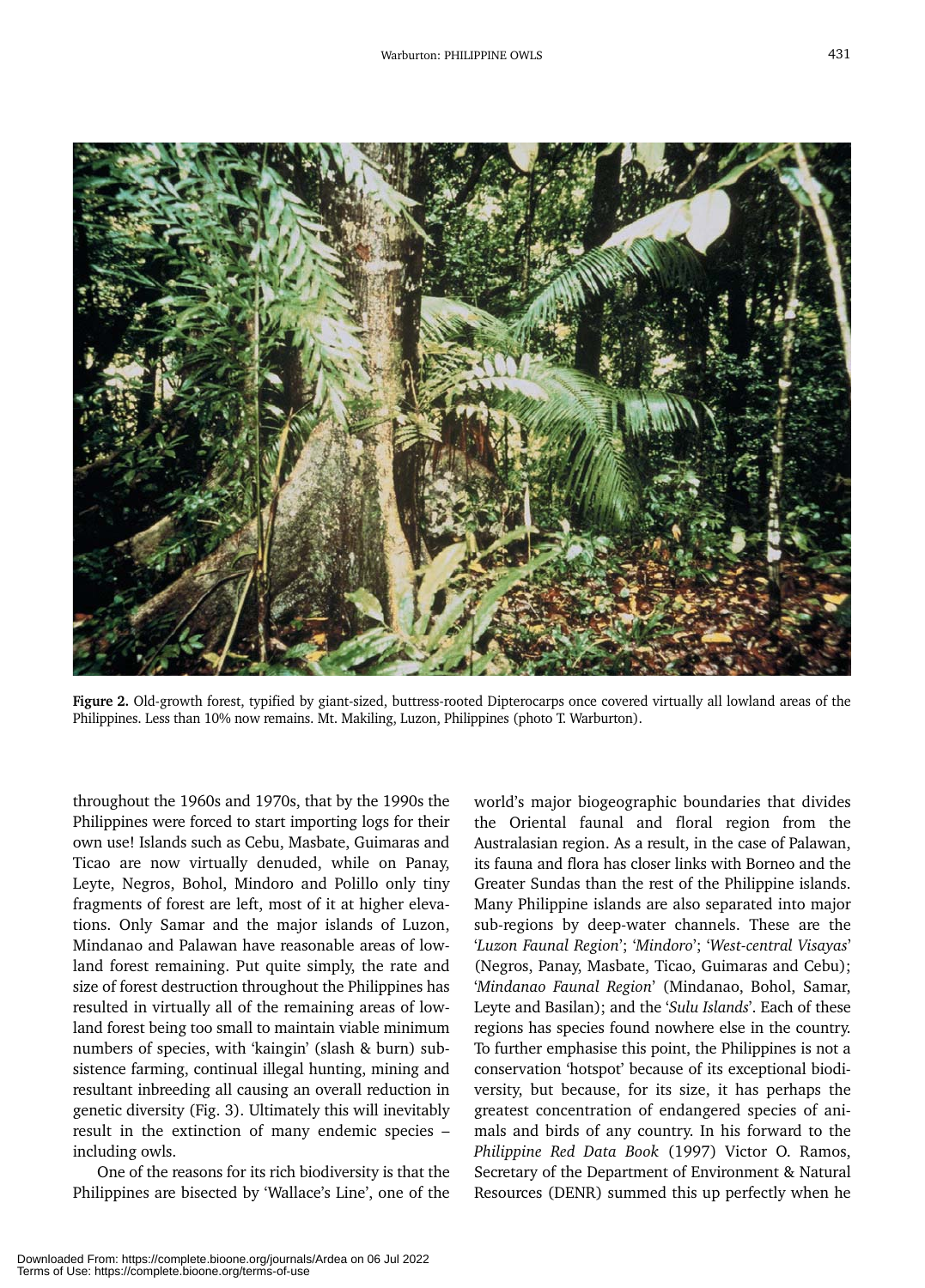

**Figure 3.** An example of clear-felling (right-hand hillside) resulting in habitat fragmentation. Busuanga Island, north of Palawan, Philippines (photo T. Warburton).

wrote "unless immediate and urgent action is taken, not only birds but all other Philippine wildlife species are likely to become threatened or even extinct."

If one includes a single somewhat dubious record of an Oriental Bay Owl *Phodilus badius* (reputed to have been taken on the island of Samar in 1924 but not substantiated) 16 species of owls are recorded from the Philippines, with no less than 24 subspecies being listed. Of these, nine species and 21 subspecies are endemic, of which only two species (the Eastern Grass Owl *Tyto longimembris amauronota* and the Short-eared Owl *Asio flammeus*) are not dependent upon forest. Given the scenario described so far, it therefore comes as no surprise that the Philippines has more threatened species and subspecies of owls than anywhere else on earth. However, this situation is not reflected in the IUCN's '*Red Data List*' 1996 (which listed just two species as 'ENDANGERED' and four as 'VULNERABLE'), nor the '*Philippine Red Data Book*' 1997 which did the same. The latest list of threatened bird species ('*Threatened Birds of the World*'), Birdlife International, 2000), reduced this further by downgrading the two 'Endangered' species, the Giant Scops Owl *Mimizuku gurneyi* and the Philippine Eagle Owl *Bubo philippensis* to 'Vulnerable' status, and the four 'Vulnerable' species, the Luzon Scops Owl *Otus longicornis*, the Mindoro Scops Owl *Otus mindorensis*, the Mindanao Scops Owl *Otus mirus*, and the Palawan Scops Owl *Otus fuliginosus* to 'Lower Risk/Threatened' status, along with a new entry, the Mantanani Scops Owl *Otus mantananensis*. There is a good – and very frustrating – reason for this anomaly. The 'Red Data Books' do not cater for subspecies, and this means that the true overall conservation status of seriously threatened owls (and other Families) confined to specific islands is hugely underestimated. Because they are omitted from the international listings, they are invariably ignored by those listing 'nationally threatened' fauna in their own countries – as has happened with the '*Philippine Red Data Book*'!

As a result of this, efforts to reverse the gross deforestation and other factors affecting the unique Philippine biodiversity, such as silica mining and illegal hunting, are severely handicapped due to the reluctance of government departments to provide effective protection since these authorities use the '*Philippine National List of Threatened Species*' as their reference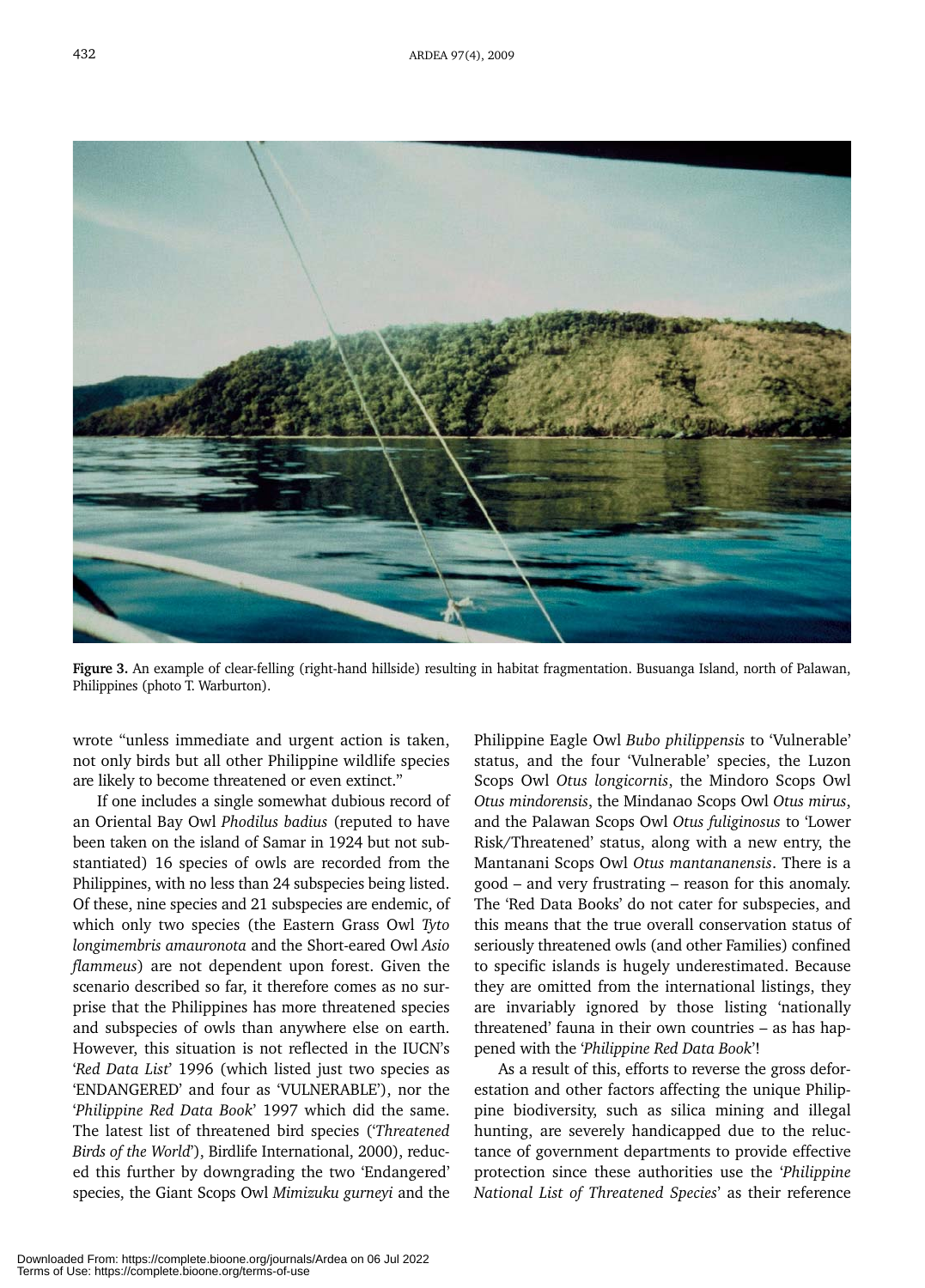material – and this also does not include subspecies. It is for this reason that the World Owl Trust first became involved in Philippine owl conservation.

## THE 'PHILIPPINE OWL CONSERVATION PROGRAMME' (POCP)

In early 1995 Fauna & Flora International's (FFI) 'Philippine Project Director' William Oliver asked the World Owl Trust to become involved in a proposed new conservation initiative to help the endangered owls of the Philippines as part of the overall 'Philippine Biodiversity Conservation Programme' overseen by FFI. Following a meeting in Quezon City on 2 June 1995 between senior officials of the Philippine Department of Environment & Natural Resources, the Protected Areas & Wildlife Bureau, the World Owl Trust and FFI, it was agreed to create a Philippine Owl Conservation Programme under the aegis of a Memorandum of Agreement - the first-ever international conservation programme for endangered owls. Its Aims and Objectives were to facilitate field research, education and conservation-breeding programmes for these taxa in the Philippines. Unfortunately, at this crucial point the Philippine Government decided to bring new legislation into force to control what they termed 'bioprospecting'. This effectively paralysed almost all useful non-commercial scientific research and other conservation-related activities for over two years, and it was not until 7 May 1998 that the MOA was finally signed.

Before any conservation action plans could be implemented it was first necessary to provide data on the ecology and distribution of indicator species as the basis for effective management. There were (and still are) huge gaps in our knowledge of even the most basic information about Philippine owls. Immediate field surveys were therefore paramount, for only if we learned which species and habitats were most at risk, could we concentrate our efforts and limited resources on these areas. Due to financial constraints the WOT had no option but to concentrate on surveys which had at least some owl-orientated importance, and our first such initiative was a survey of Ban-ban Forest on Negros Occidental, considered by William Oliver (pers. comm.) as "perhaps the most important remaining areas of lowland forest left in the Philippines." Both the Negros Scops Owl *Otus* (*megalotis*) *nigrorum* and Visayan Hawk Owl *Ninox philippensis centralis* were found and photographed during this survey, a most important success in the case of the Scops Owl since it only occurs in lowland forest on Negros and Panay and had never been photographed before. As a lowland forest specialist we consider it to be 'Critically Endangered'. However, the Visayan Hawk Owl was observed to occur in secondary forest as well as clearings and disturbed areas, and this bodes well for its long term survival.

Another urgent priority was to try and establish a well-protected network of reserves in each faunal region and sub-region. Unfortunately many of the main centres of endemicity were either not represented at all, or were poorly represented within the existing network of protected areas. Although the Philippine Government is aware of these problems and have made many efforts to establish conservation areas in various parts of the country, not all of these initiatives have been effective. One example of this has been the use of exotic tree species in reforestation projects rather than indigenous species. This is because such projects are aimed at producing commercial tree plantations (e.g. oil and coconut palms) rather than restoring native forests. Native tree nurseries were therefore created, both as educational tools, a means of providing employment for local people, and to serve as practical suppliers of native trees for re-creating lost forests (Fig. 4).

Sadly, it took disastrous mud slides with the loss of many human lives, to bring home to the government and indigenous population, the importance of their natural forests in protecting watersheds. These watersheds are of paramount importance for the well-being and development of many island municipalities, cities and other settlements, safeguarding water for domestic use as well as irrigation. A presidential order has now been issued which proclaims the remaining forests as 'Protected Watersheds', meaning that all watersheds recognized by the Department of Environment & Natural Resources (DENR) are now regarded as 'Protected Areas' and included in the National Integrated Protected Areas System (NIPAS) – a hugely significant step funded by the World Bank and European Union and overseen by the Protected Areas & Wildlife Bureau (PAWB). Conservation efforts to maintain biodiversity are of course wholly dependent upon adequate financial resources being available on a continual basis, plus effective law enforcement and political support, but by far the most important factor is to encourage the willing involvement of local communities in what we are trying to achieve.

It is crucial that local cultures and traditions are respected and that local community welfare and needs are always taken into account before commencing a project. Local communities must feel their needs are being respected, because ultimately they are the longterm custodians of their natural resources. Involving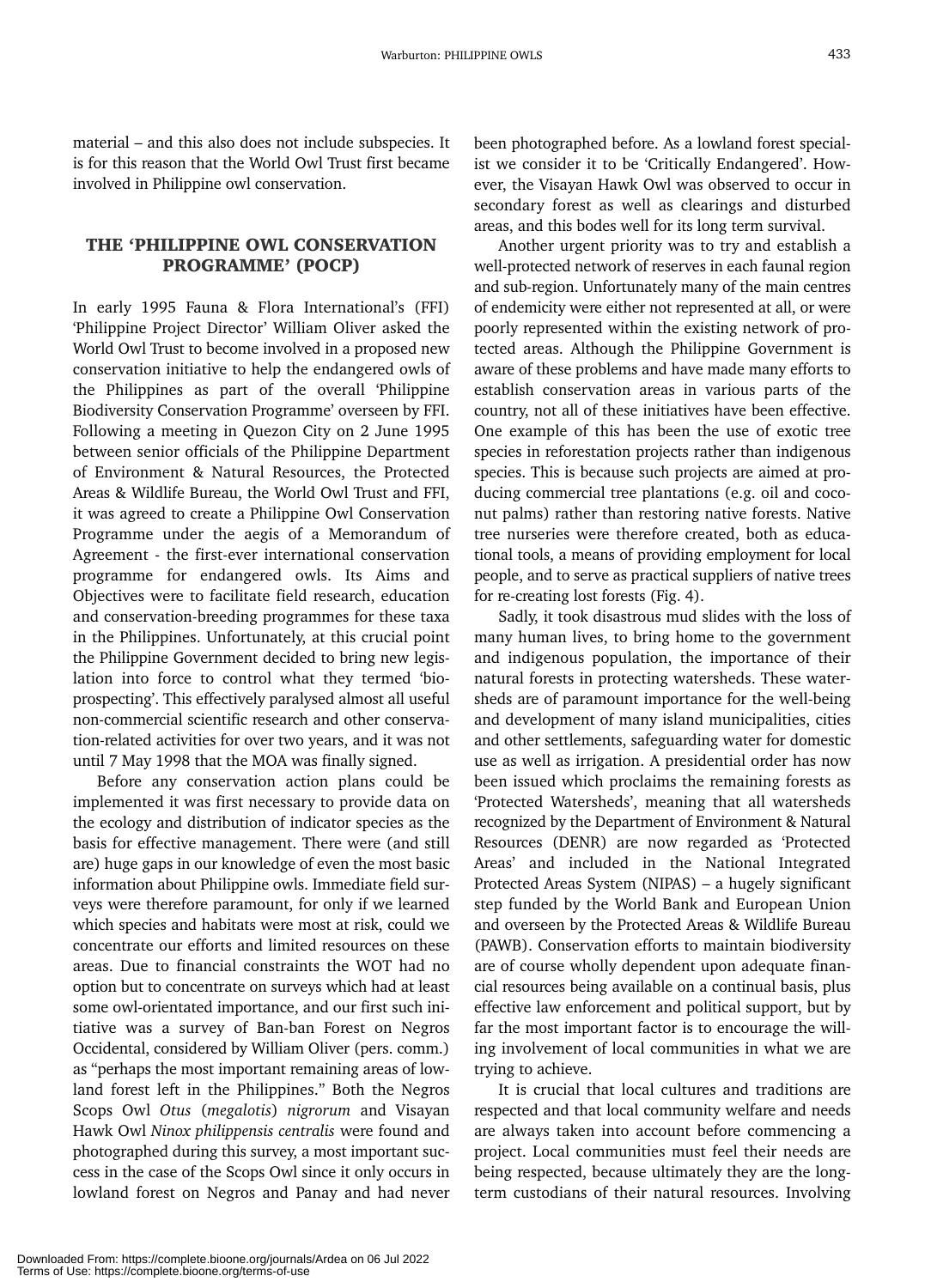

**Figure 4.** Twenty-year-old restored forest. It will be many more years before this provides natural holes and cavities for owl to nest in. Los Banos Botanical Gardens, Luzon, Philippines (photo T. Warburton).

them in a broad range of initiatives will in the long run, bring greater benefits than excluding them. These should include the development of ecotourism to highlight the value of conserving the forests and their unique wildlife. Such initiatives can help to improve the livelihoods of local populations and demonstrate how sound use of their natural resources can generate a sustainable source of income.

As Oliver & Heaney (1997) have pointed out, international action alone cannot solve the problems currently facing the Philippine environment. Unless the Filipino people themselves also pick up the baton, we will ultimately fail in our mission. The need for conservation education is therefore paramount. Because natural history subjects are learned from imported text books, magazines and TV shows, it is a sad fact that most Filipino children and adults currently know more about African wildlife than their own! One of our first actions was therefore to produce and distribute educational materials, including a new owl poster in the 'Only in the Philippines' series spearheaded by William Oliver, depicting the two Philippine 'Red Data' *Mimizuku gurneyi* owls, the Philippine Eagle Owl *Bubo*

*philippensis* and the Giant Scops Owl. In more recent times, a programme has been set up to support conservation education carried out by a network of FFI local partners around the country, bringing biodiversity education into the local and rural communities. This initiative has been a great success, helped by the setting up of a 'Mobile Education Unit' housed in a 4WD singlecab Suzuki vehicle funded by the North of England Zoological Society (Chester Zoo).

At the end of the day, it is practical Philippine owl conservation itself which is the main focus of the POCP, and it was quickly realised that effective large-scale habitat protection and restoration was going to be a slow process, if indeed it was going to happen at all. The stark fact had to be faced that given the paucity or remaining lowland forest, especially *protected* forests, our hope of one day being in a position to reintroduce captive-bred owls into their former haunts, was to say the least, remote in the extreme – and this applied equally to other taxa. No reintroduction can realistically take place unless suitable habitat and prey species exist to support the released populations. Any factors believed likely to have caused the original extirpation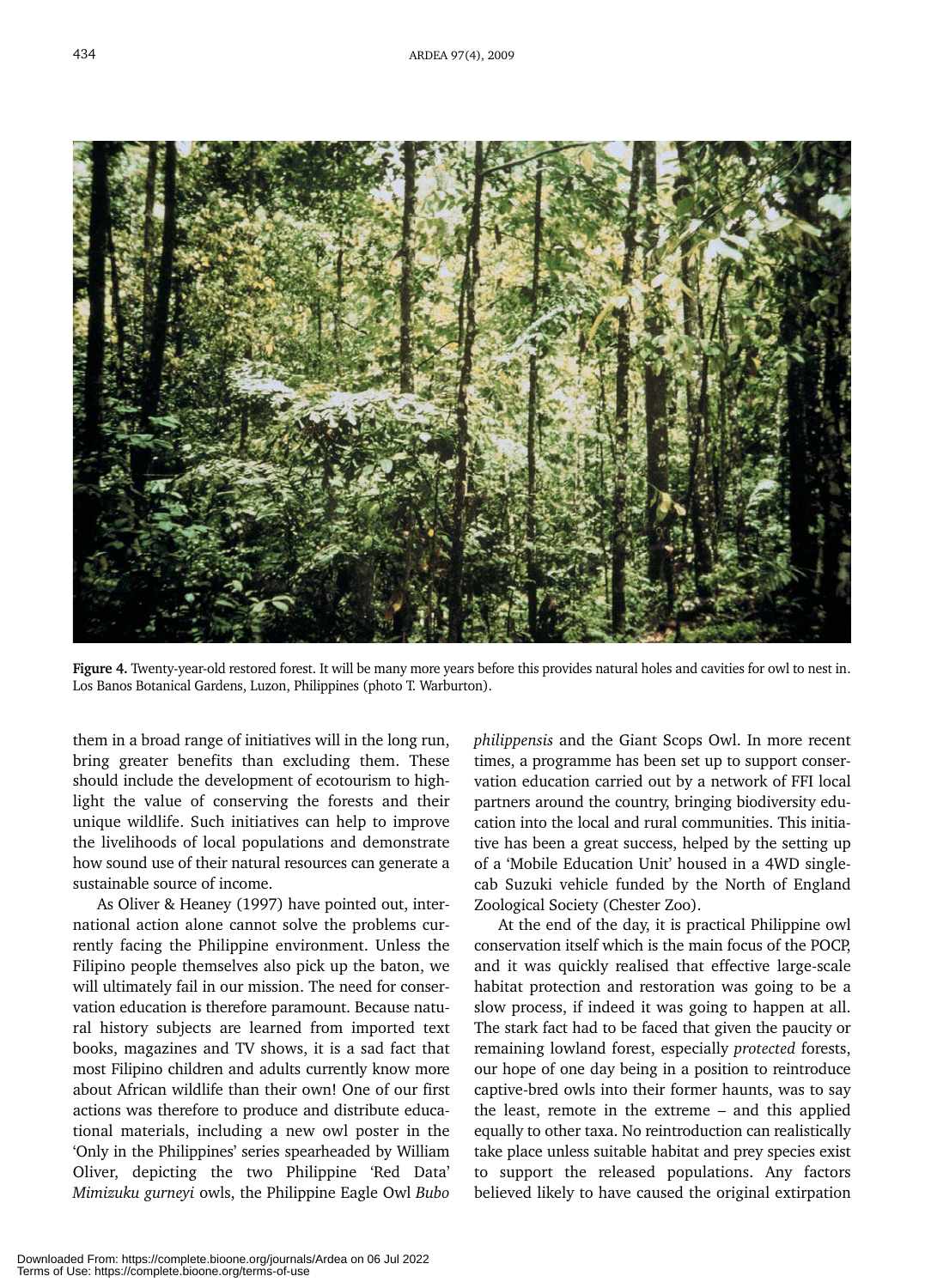

Figure 5. Breeding aviaries for Philippine Eagle Owls, sponsored by the World Owl Trust. NFEFI-Biodiversity Conservation Centre, Bacalod, Negros Occidental, Philippines (photo T. Warburton).

must also have been eliminated. For instance, one of the most serious problems facing almost all of the Philippine owls is the lack of nesting holes due to the disappearance of large trees. In the face of continuing habitat loss and virtually non-existent protection, it therefore seemed prudent to set up *in situ* conservation-breeding programmes for endangered owls to at least safeguard some of the endangered species/subspecies and create opportunities for Filipino nationals and ourselves to learn more about them and hopefully provide us with the knowledge we can use to help them in the wild. The first difficulty lay in finding a centre which could be open to local people in order to encourage their interest and education. Unfortunately, most existing Philippine zoos and 'rescue centres' were at that time far from ideal for a variety of reasons, and in the end we chose to forge links with, and support, the Biodiversity Conservation Centre created in 1977 by the Negros Forests & Ecological Foundation at Bacalod, Negros Occidental (NFEFI-BCC) (Fig. 5). The objective was to develop a world-class conservation, research and educational centre with the aim to conserve the depleted populations of endemic species found only on

the Negros and Panay Faunal Region. In the realization of this objective NFEFI-BCC has been outstandingly successful. By the end of 1998 it housed some 56 individuals of 18 different species, including critically endangered Philippine Spotted Deer *Cervus alfredi*, the equally endangered Visayan Warty Pig *Sus cebifrons* and the endemic race of Tarictic Hornbill *Penelopides p. panini* – but unfortunately no owls! However, we were only too happy to provide what help we could in establishing what has become a first-rate centre, staffed by keen Filipinos aided by a variety of western volunteers and supporters who have provided invaluable training and willingly passed on their expertise. Although Negros and Panay only have three owl species of owl, they comprise the endemic races of the Philippine Scops Owl *Otus* (*megalotis*) *nigrorum*, Philippine Hawk Owl *Ninox philippensis centralis*, and Eastern Grass Owl *Tyto longimembris amauronota* – which needless to say, makes them very important birds indeed.

Paradoxically it wasn't a Negros/Panay owl species which first graced the breeding aviaries we had sponsored at NFEFI-BCC – it was the Luzon race of the Philippine Eagle Owl *Bubo philippensis philippensis* - the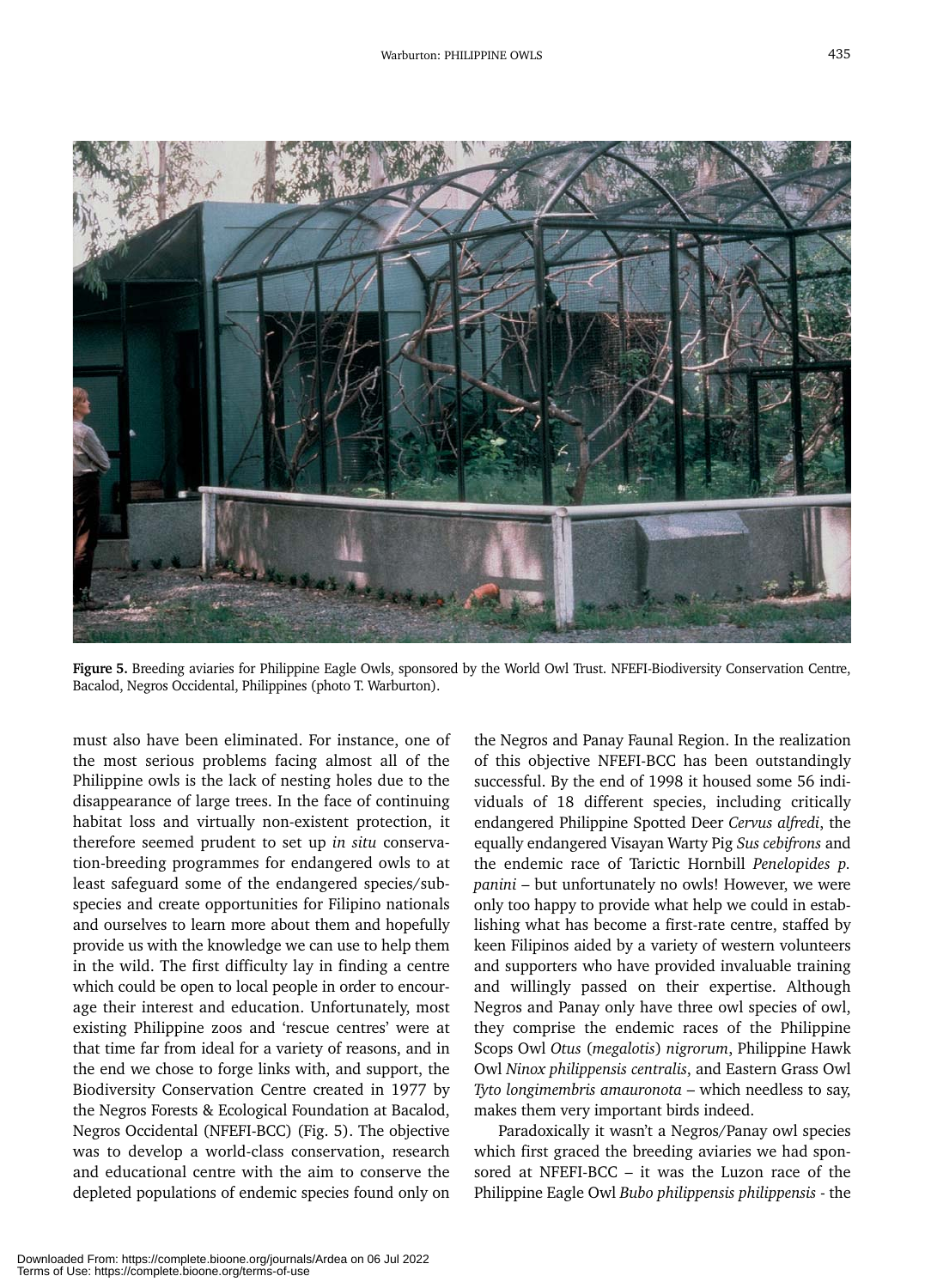bird we had chosen as our 'flagship' due to it being the largest and probably the most threatened of all the Philippine owls. In 2002 three pairs arrived on breeding loan from Montalban Zoo, Luzon, thanks to the generosity of its owner Jake Gaw – and as usual, the perseverance of William Oliver. In 2005 this resulted in the first-ever breeding of this species in captivity (a single owlet), a feat repeated in 2006 (again a single youngster), with high hopes for another success in 2007. Frustratingly, only one pair is breeding at the present time and we have suffered one death, but with two more females arriving from the PAWB Rescue Centre in 2006, we currently have nine birds to serve as a breeding nucleus. After this first success, we are now looking at the other endangered Philippine owls in order to assess which species/subspecies we should be working on next. Given the location of the Centre, a logical choice would seem to be the endemic scops owl *O.* (*m*).

|  | Table 1. The Philippine Owls. $(E)$ = Endemic; * indicates likelihood that these are full species rather than subspecies. |
|--|---------------------------------------------------------------------------------------------------------------------------|
|  |                                                                                                                           |

| Taxon                                 | Scientific name                                                                                                                                                                  | Distribution                                                                                                                                                                                       |  |
|---------------------------------------|----------------------------------------------------------------------------------------------------------------------------------------------------------------------------------|----------------------------------------------------------------------------------------------------------------------------------------------------------------------------------------------------|--|
| Ryukyu Scops Owl                      | Otus elegans<br>O. e. calayensis (E)                                                                                                                                             | Babuyan & Batanes Islands                                                                                                                                                                          |  |
| Palawan Scops Owl                     | Otus fuliginosus (E)                                                                                                                                                             | Palawan                                                                                                                                                                                            |  |
| Luzon Scops Owl                       | Otus longicornis (E)                                                                                                                                                             | Luzon highlands                                                                                                                                                                                    |  |
| Mantanani Scops Owl                   | Otus mantananensis<br>O. m. mantananensis<br>$O.$ m. cuvensis $(E)$<br>$O.$ m. romblonis $(E)$<br>O. m. sibutuensis (E)                                                          | Rasa & Ursula Islands, S. Palawan<br>Cuvo & Calamian Islands<br>Romblon<br>Sibutu                                                                                                                  |  |
| Philippine Scops Owl                  | Otus megalotis (E)<br>O. m. megalotis (E)<br>O. m. everetti (E)<br>O. $(m)$ nigrorum $(E)$ *                                                                                     | Luzon lowlands<br>Mindanao lowland<br>Negros & Panay lowlands                                                                                                                                      |  |
| Mindoro Scops Owl                     | Otus mindorensis (E)                                                                                                                                                             | Mindoro highlands                                                                                                                                                                                  |  |
| Mindanao Scops Owl                    | Otus mirus (E)                                                                                                                                                                   | Mindanao highlands                                                                                                                                                                                 |  |
| Giant Scops Owl                       | Mimizuku gurneyi (E)                                                                                                                                                             | Mindanao, Siargo & Dinagat                                                                                                                                                                         |  |
| Philippine Eagle Owl                  | Bubo philippensis (E)<br>$B.$ p. philippensis $(E)$<br>B. p. mindanensis (E)                                                                                                     | Luzon & Catanduanes<br>Mindanao, Samar, Leyte                                                                                                                                                      |  |
| Brown Hawk Owl                        | Ninox scutulata<br>N. s. japonica<br>N. s. florensis<br>N. s. palawanensis (E)<br>N. s. randi(E)<br>N. s. ssp? (E)                                                               | Non-resident migrant<br>Non-resident migrant<br>Palawan<br>Mindanao, Visayas, Mindoro<br>Babuyan/Fuga Island                                                                                       |  |
| Philippine (streak-breasted) Hawk Owl | Ninox philippensis (E)<br>$N.$ p. philippensis $(E)$<br>N. (p) spilocephala $(E)$ *<br>N. p. centralis (E)<br>N. p. proxima (E)<br>N. p. ticaoensis (E)<br>N. $(p)$ reyi $(E)$ * | Luzon, Samar, Marinduque, Polillo, Catanduanes, Leyte<br>Mindanao, Basilan, Dinagat, Siargo<br>Panay, Negros, Bohol, Boracay, Siquijor, Semirara, Guimaras<br>Masbate<br>Ticao<br>Sulu Archipelago |  |
| Philippine (bar-breasted) Hawk Owl    | Ninox philippensis (E)<br>N. (p) mindorensis $(E)$ *<br>N. $(p)$ spilonota $(E)$ *                                                                                               | Mindoro<br>Tablas, Sibuyan, Cebu, Camiguin Sur                                                                                                                                                     |  |
| Spotted Wood Owl                      | Strix seloputo<br>S. s. wiepkeni (E)                                                                                                                                             | Palawan                                                                                                                                                                                            |  |
| Short-eared Owl                       | Asio flammeus<br>A. f. flammeus                                                                                                                                                  | Non-resident migrant                                                                                                                                                                               |  |
| Eastern Grass Owl                     | Tyto longimembris<br>T. l. amauronota (E)                                                                                                                                        | Widespread                                                                                                                                                                                         |  |
| Oriental Bay Owl                      | Phodilus badius<br>P. b. badius                                                                                                                                                  | Single record from Samar (?) 1924                                                                                                                                                                  |  |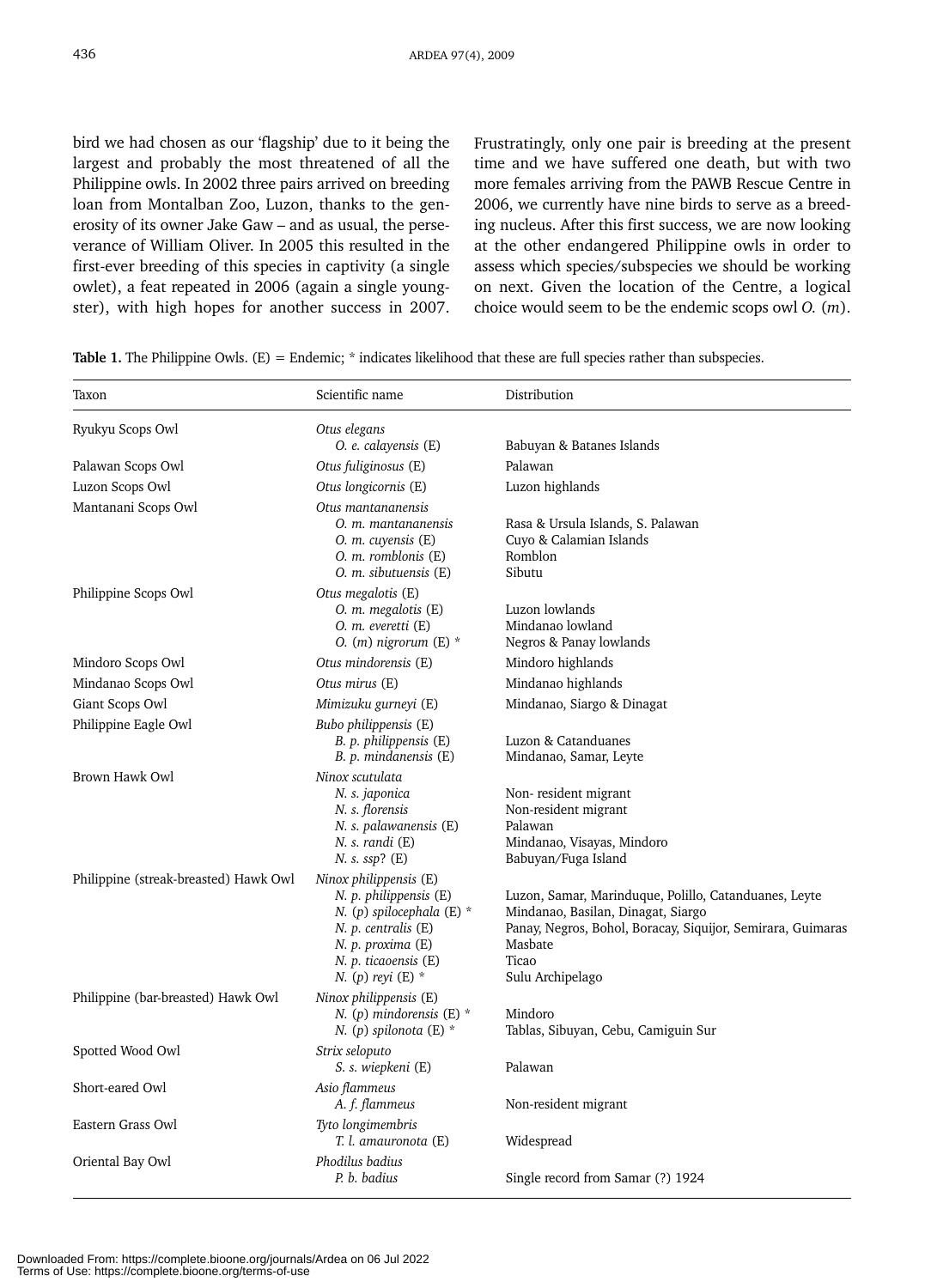*nigrorum* – especially since it is looking increasingly likely that far from being a subspecies, it might actually be a full species in its own right (See Table 1).

The Philippines are home to a wonderful diversity of owls (Table 1). However, future revisions of taxonomy, particularly of the genera *Ninox* and *Otus* are likely to result in further revisions (Wink 2009). It should also be mentioned that for the vast majority of these owls, little is known about their breeding or general behavioural biology, nor even their specific habitat and dietary needs, as well as voice. This applies as much to the largest of the Philippine owls, the Philippine Eagle Owl, as it does to the smaller species and subspecies and we have been delighted to discover that by setting up an owl section at the NFEFI Breeding Centre, we have learned much to help us with the conservation of this, one of the world's most endangered owl species, in the wild. It is our hope that in the years to come the Philippine Owl Conservation Programme will ultimately help to save other endemic owls from extinction – and ultimately, who knows, perhaps even the restoration of the once glorious forests and overall biodiversity of this unique Archipelago.

#### DISCUSSION

The conservation of endangered species is a long-term, often slow, and expensive commitment, and the Philippine Owl Conservation Programme is no exception. Having worked on this project for 12 years I have learned a great deal about the Philippine 'psyche' (again thanks to William Oliver), and there is no doubt that what I have to say here, applies to virtually all Third World countries. The basic rule is that it is far worse to promise something and then not do it, than never to have started in the first place! There is a strict order of tasks which need to be implemented, namely: (1) habitat conservation & restoration; (2) field research & surveys; (3) education of local people; (4) captive-breeding programmes if necessary; (5) reintroduction once safe and suitable habitat is available.

The paucity of remaining forest and the lack of adequate protection are of huge significance to our hopes of reintroducing captive-bred Eagle Owls (and other species) to reinforce wild populations. To date the Philippine government has been reluctant to sanction such a move due to the dangers of genetic contamination of local populations, undue competition for diminished resources, and in particular the risk of disease transmission. As a result, the few authorized rescue and breeding centres have become victims of their own success in that their compounds have become overcrowded with the progeny of the endangered species they hold. In some cases breeding has had to be curtailed, which is obviously hugely frustrating given the importance of the species involved. An added problem is that the Government will only allow non-wild-origin captive-bred individuals to leave the Philippines in order to set up *ex situ* breeding programmes. This explains why the support of approved breeding centres is a priority. However, two welcome developments have taken place recently which give rise to optimism. The first of these is the creation of 'Satellite Breeding Stations' owned by private people who have received technical training aimed at enhancing their knowledge of captive wildlife husbandry and conservation. The first of these, Green Mountains Farm, is situated in a well-forested area near Mt. Kanlaon National Park, Negros, and will be used as the model for similar projects elsewhere. It is also one of the selected sites for the future 'soft release' of Visayan Leopard Cats *Prionailurus bengalensis rabori*, Visayan Tarictic Hornbills *Peneploides p. panini* and other species – but alas, not Eagle Owls, which do not occur on Negros! Even so, this is a major advance in the progress of the overall Philippine Biodiversity Conservation Programme and hopefully will prove to be the fore-runner of similar initiatives on other islands which will include owls. Secondly, the government has relaxed its former opposition to reintroduction programmes and is developing proposals to reintroduce severely threatened species in the West Visayas region, thus paving the way for the first properly structured species reintroduction projects in the Philippines.

The World Owl Trust and its supporters are in the Philippine Owl Conservation Programme for the 'long haul' and not in search of a 'quick-fix' solution to a massive problem. The latter is unobtainable, but the ultimate victory is possible. Virtually unknown to most conservationists and naturalists only 20 years ago, the Philippines now has an increasing array of champions determined to save this most 'hottest' of biodiversity hotspots. Best of all, many of these are Filipinos, so perhaps the tide is beginning to turn at last! Maybe a sign that better things are to come, is that recent field surveys suggest that there may be more tracts of highquality forest than we once thought, so with the cooperation and commitment of NGOs, the Philippine Government Departments and the local people themselves, we can surely hope that we can indeed ensure its permanent survival – and with it the unique owls of this incredible Archipelago.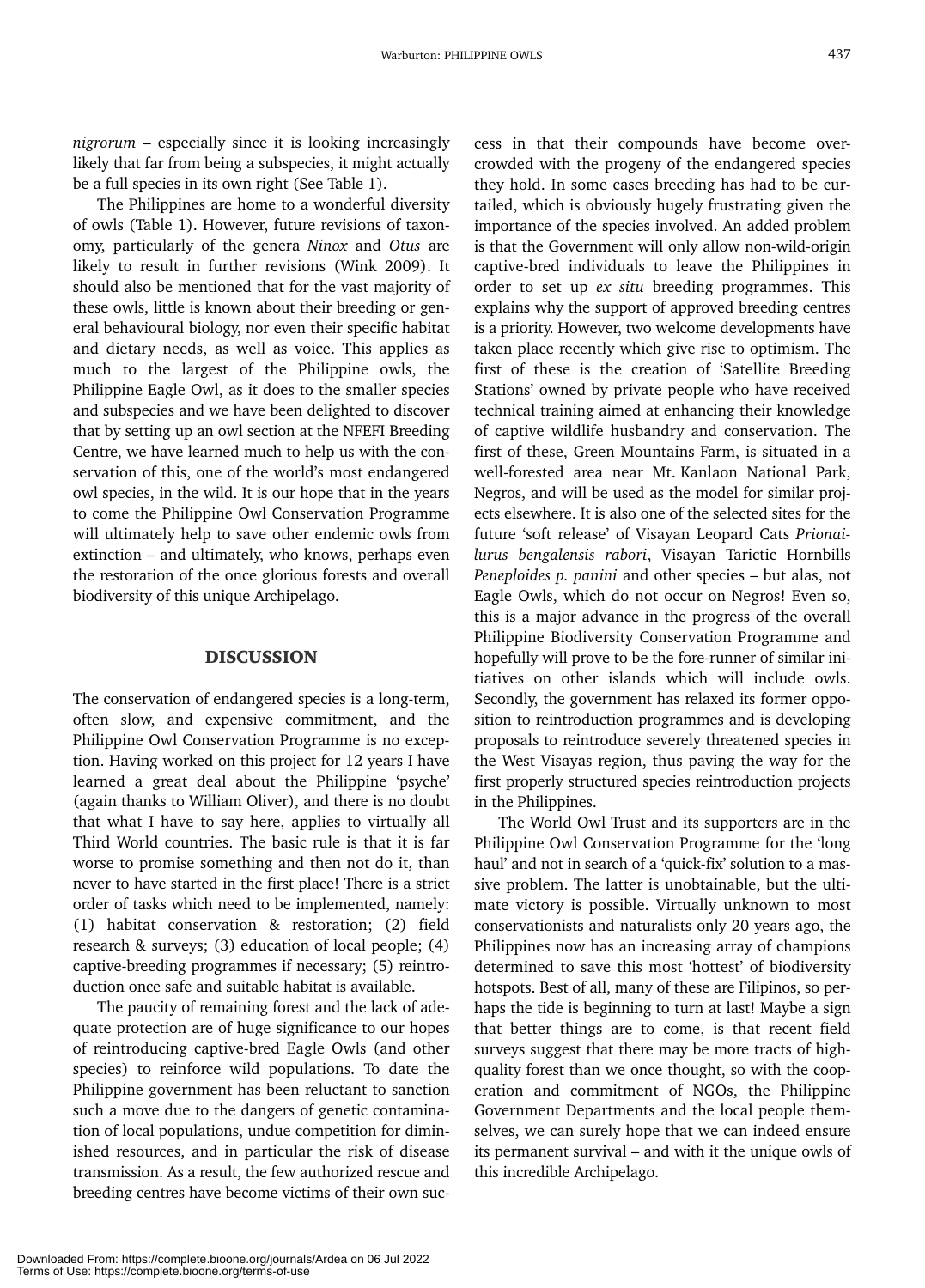#### **REFERENCES**

- Birdlife International 2000. Threatened birds of the World. Barcelona & Cambridge, UK: Lynx Edicions and Birdlife International.
- Collar N.J., Mallari N.A.D. & Tabaranza Jr B.R. 1999. Threatened birds of the Philippines. Bookmark Inc., Makati City, Philippines.
- Dickenson E.C., Kennedy R.S. & Parkes K.C. 1991. The birds of the Philippines. BOU, Tring, UK.
- Heaney L.R. & Regaldo J.C. 1998. Vanishing treasures of the Philippine rain rorest. Field Museum, Chicago, USA.
- Hicks N. 2000. The National Parks and other wild places of The Philippines. New Holland Publishers, London, UK.
- IUCN. 1996. IUCN Red List of threatened animals. IUCN, The World Conservation Union, Gland, Switzerland.
- Kennedy R.S., Gonzales P.C., Dickenson E.C., Miranda H.C. Jnr. & Fisher T.H. 2000. A guide to the birds of the Philippines. Oxford University Press Inc., New York, USA.
- Macarthur E. & Wilson E.O. 1967. The theory of island biogeography. Princeton University Press, Princeton, USA.
- Mallari N.A.D., Tabaranza Jr B.R. & Crosby M.J. 2001. Key conservation sites in the Philippines: a Haribon Foundation & Birdlife International directory of important bird areas. DENR & Bookmark Inc., Makati City, Philippines.
- Oliver W.L.R. & Heaney L.R. 1997. Biodiversity and conservation in the Philippines. Wildlife Conservation Society of the Philippines. Bookmark Inc., Makati City, Philippines.
- Stattersfield A.J., Cosby M.J., Long A.J. & Wege D.C. 1998. Endemic bird areas of the World. Birdlife International, Cambridge, UK.
- Tan J.M.L. 2000. The last great forest. Bookmark Inc., Makati City, Philippines.
- Warburton T. 1997. The World Owl Trust Story. World Owl Trust, Ravenglass, UK.
- Warburton T. 2003. The World Owl Trust in the Philippines. World Owl Trust, Ravenglass, UK.
- Wildlife Conservation Society of the Philippines. 1997. Philippine Red Data Book. Bookmark Inc., Makati City, Philippines.

Wilson E.O. The diversity of life. Penguin Books, London, UK.

Wink M., El-Sayed A.-A., Sauer-Gürth H. & Gonzalez J. 2009. Molecular phylogeny of owls (Strigiformes) inferred from DNA sequences of the mitochondrial cytochrome *b* and the nuclear *RAG-1* gene. Ardea 97: 581–591.

#### SAMENVATTING

De Filippijnen behoren tot de rijkste gebieden ter wereld wat betreft biodiversiteit en aantallen inheemse diersoorten. Als gevolg van een voortdurende toename van de menselijke bevolking zijn de afgelopen 50 jaar de oorspronkelijke wouden geëxploiteerd of grotendeels vernietigd. Als gevolg daarvan zijn de Filippijnen van een van de in biologisch opzicht rijkste gebieden op aarde vervallen tot een van de meest bedreigde gebieden. Nergens elders heeft deze verandering zo snel plaatsgevonden. Voorheen waren de Filippijnen bijna volledig door wouden bedekt, maar tegenwoordig voor hooguit 10%. De gevolgen hiervan voor de uilen in de Filippijnen kunnen moeilijk worden overschat. Het land heeft meer bedreigde uilensoorten dan enig ander land op aarde. Van de 16 soorten zijn er 14 bijna volledig afhankelijk van de wouden. Tenzij snel iets wordt ondernomen om de laatste restjes woud te beschermen en te herstellen, zullen vrijwel alle Filippijnse uilensoorten, en zeker de endemische soorten, spoedig uitsterven. In een poging om de situatie ten goede te keren ondertekenden de World Owl Trust en de Filippijnse regering een Memorandum van samenwerking om het '*Philippine Owl Conservation Programme*' uit te voeren als onderdeel van het '*Philippine Biodiversity Conservation Programme*' van Fauna & Flora International. De hieruit voortvloeiende activiteiten zijn zeer succesvol gebleken bij het uitvoeren van veldonderzoek, het geven van voorlichting en voor fokprogramma's van enkele bedreigde soorten. Daarnaast is het de bedoeling om de lokale mensen te betrekken bij de beschermingsprogramma's door middel van voorlichting en het bieden van werkgelegenheid.